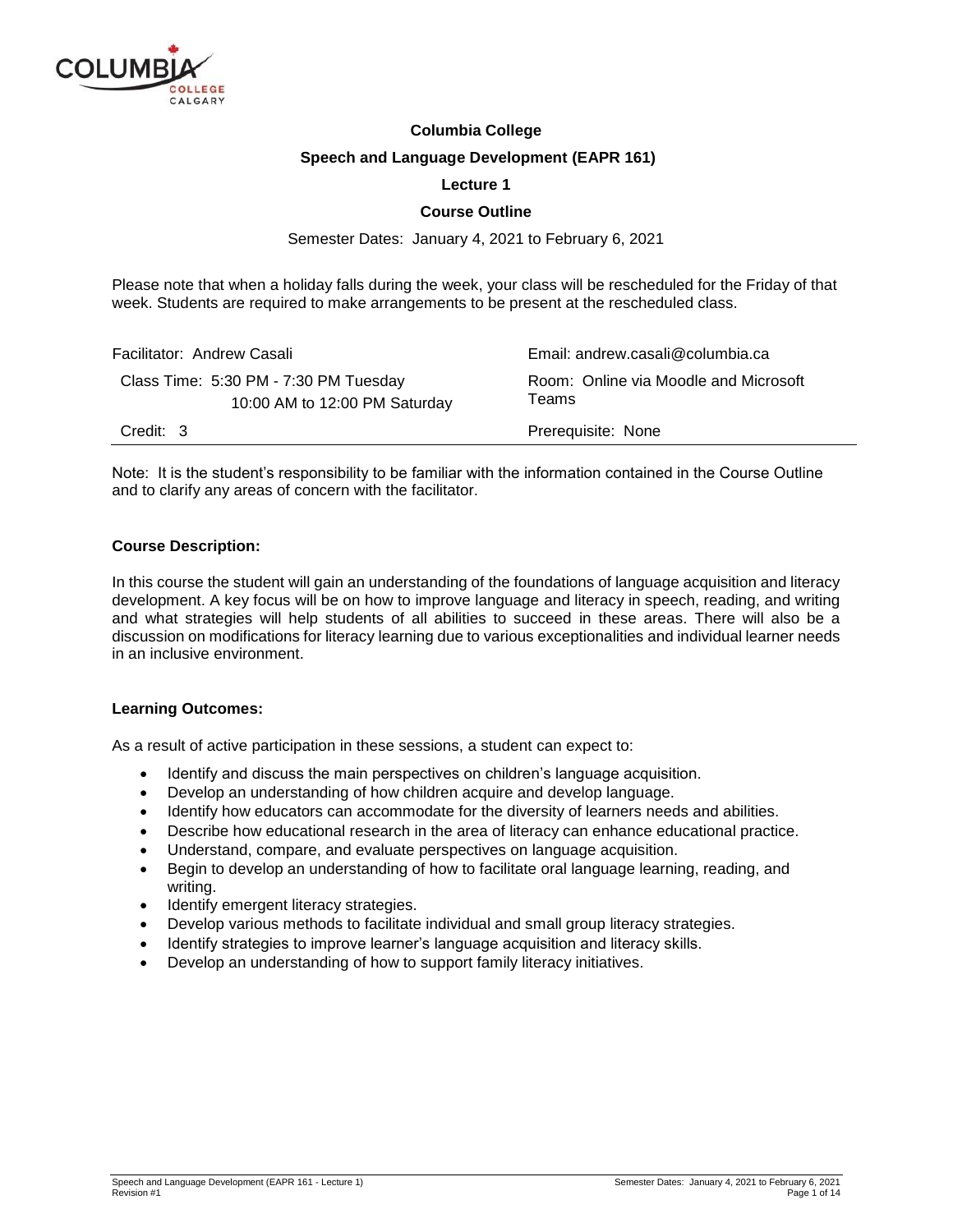### **Course Format:**

This remote course uses a variety of online teaching/learning methods including discussion, personal reflection, experiential exercises, student presentations, role-plays, group activities and especially case studies. Our faculty aims to create a learning environment where the learner is actively engaged in inquiry, critical thinking and problem solving. The online classroom provides you with a place where you can learn with and from others in a cooperative and collaborative manner.

You are expected to take a very active part in online class discussions in addition to taking responsibility for your own learning. The course expects you to be a positive and co-operative team member. Columbia College uses a facilitation model of instruction where the facilitator's role is to facilitate your learning. The expectation is that you will come to class prepared with pre-class homework completed. Your facilitator will engage you in activities that are based on your completed homework and readings. Your enthusiastic and positive approach in the classroom will create an atmosphere that will help every student develop the knowledge, skills and attitudes that are needed for success.

How you conduct yourself in our synchronous and asynchronous class activities will, to a large extent, mirror your conduct in society and your future work site. For example, if you have a tendency to ask questions, challenge the ideas of others in a respectful manner, draw out the best from your colleagues, and encourage both group development and task accomplishment in this class, it is likely you will do the same at work. A high level of student involvement and developing professionalism is expected in the online classroom as you work towards your goal.

### **Required Textbooks and Equipment:**

Bainbridge, Joyce, Heydon, Rachel. (2017). *Constructing meaning: teaching language and literacy K-8* (Sixth Edition). USA: Nelson Education.

#### **Recommended Readings and Resources:**

*Students may access this source from the College and from home.*

Students may consider using Google Scholar.

*Further Recommended Readings and Resources:*

*Making Differences*: Meeting diverse learning needs with differentiated instruction. Government of Alberta Education (2010).

#### **Homework Assignment Due for the First Class:**

- 1. Read this course outline and be prepared to discuss in class.
- 2. Read Chapter 1 of text.
- 3. As a result of your reading assignment, write down at least three (3) questions that you would find beneficial to discuss during time with the instructor.
- 4. Prepare for a test on the assigned reading.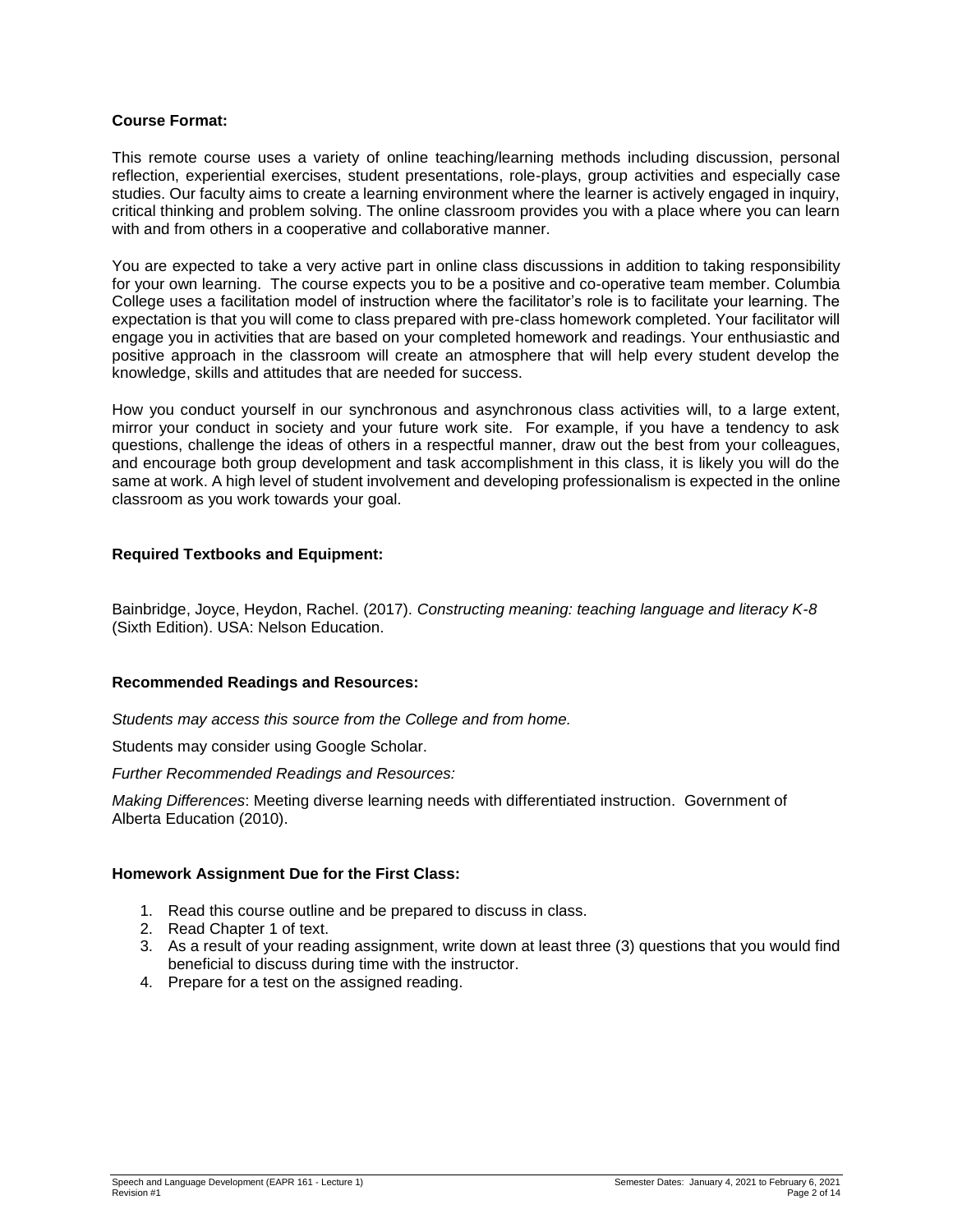# **Evaluation - Assessment of Student Performance:**

The final grade in the course will be based on the following elements. Wherever possible facilitators will use rubrics to assess your performance and offer feedback.

| <b>Title of Assignment/Examination</b> | Due Date             | Weight |
|----------------------------------------|----------------------|--------|
| Daily Tests                            | Daily (Classes 1-10) | 25%    |
| Assignment 1                           | Class 5              | 25%    |
| Assignment 2                           | Class 8              | 25%    |
| <b>Final Project</b>                   | Class 10             | 25%    |

### **Please note that all homework and assignments are due at 11:59PM on the day of the class.**

### **Grading:**

Grades for each component will be added together at the end of the semester. The final total will be translated to the Columbia College's 4.0 grading scale as follows:

*Marking and Grading Conversion:*

| <b>Description</b> | <b>Letter Grade</b> | <b>Grade Points</b> |     | <b>Percentage Scale</b> |
|--------------------|---------------------|---------------------|-----|-------------------------|
|                    | $A+$                | 4.0                 | 100 | 95                      |
| Excellent          | A                   | 4.0                 | 94  | 90                      |
|                    | A-                  | 3.7                 | 89  | 85                      |
|                    | $B+$                | 3.3                 | 84  | 80                      |
| Good               | B                   | 3.0                 | 79  | 75                      |
|                    | B-                  | 2.7                 | 74  | 70                      |
| Satisfactory       | $C+$                | 2.3                 | 69  | 65                      |
|                    | C                   | 2.0                 | 64  | 60                      |
|                    | $C-$                | 1.7                 | 59  | 55                      |
| Poor               | D                   | 1.0                 | 54  | 50                      |
| Failure            | F                   | 0.0                 | 49  | 0                       |

**Please note that to pass this course you must earn at least a "D" (a minimal pass).**

### **Submission and Completion of Assignments:**

You are expected to submit assignments by the due date. Any late assignments may be assessed a marking penalty of 5% per day. If you are unable to submit an assignment on the due date, you must request an extension **before** the due date by filling out an *Application for Assignment Extension form (SSPP-F012)* that is to be submitted to the Department Chair for approval. This form is available on the Microsoft Teams site and can be emailed to your Program Chair once completed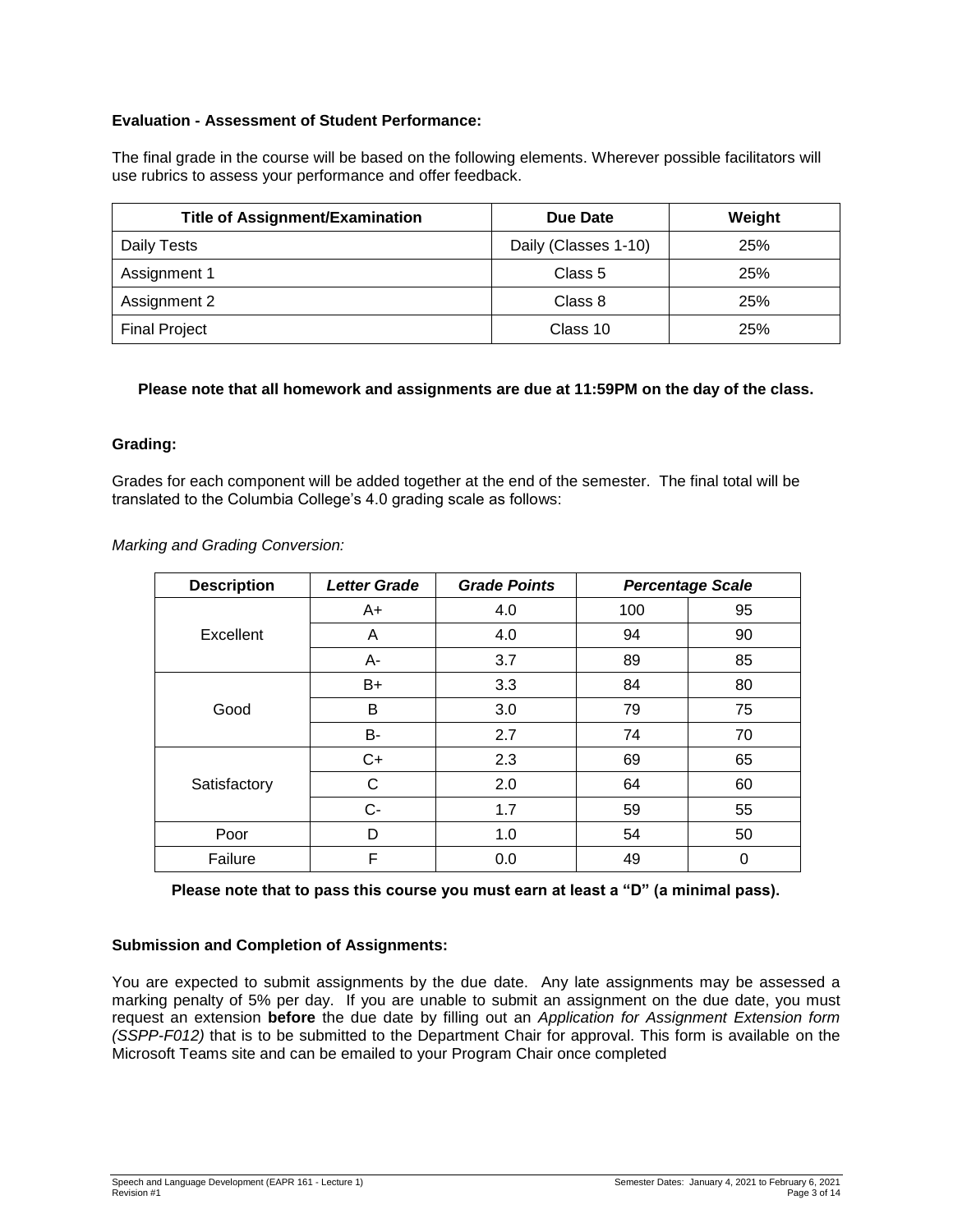### **Attendance Requirements:**

Columbia College believes that students are committed to their program and learning experiences. However, it is understood that there are times when students may be absent. Any absences can be viewed as a potentially serious disruption of the learning process and necessary achievement of the learning objectives. Being late is also considered unacceptable as it interferes with the learning opportunities of others. Unavoidable absences or lateness must be reported to the course facilitator in advance. Please refer to Columbia College's *Attendance Policy and Regulations (ADM-P151)* for detailed information on Attendance Requirements.

### **Academic Integrity:**

Academic dishonesty is a serious offence and can result in suspension or expulsion from Columbia College.

There is no tolerance for academic dishonesty and any student caught plagiarizing is subject to serious sanctions as outlined in the *Student Code of Conduct Policy (ADM-P229)*. Students are encouraged to familiarize themselves with this policy and avoid any behavior that could possibly be seen as cheating, plagiarizing, misrepresenting, or putting into question the integrity of one's academic work.

### **Student Conduct:**

It is the responsibility of each student to uphold the expectations and responsibilities outlined in the *Student Code of Conduct Policy (ADM-P229), Columbia's Commitment to Human Rights and Diversity Policy (ADM-P204),* and any additional requirements established by your program.

Generally, each student will:

- be respectful and courteous toward others;
- demonstrate appropriate and supportive communication skills, and coach, assist, advise and otherwise support other students in their studies;
- manage any personal stress and conflict in a positive and resourceful manner, and assist others to do the same;
- be dressed in a manner appropriate for their workplace or learning environment, as established by the program;
- conduct themselves in a professional manner with regard to their communication with others and their behavior in class;
- conduct themselves with academic integrity in all of their learning activities, tests, exams, and assignments
- keep up with day-to-day classroom and course expectations.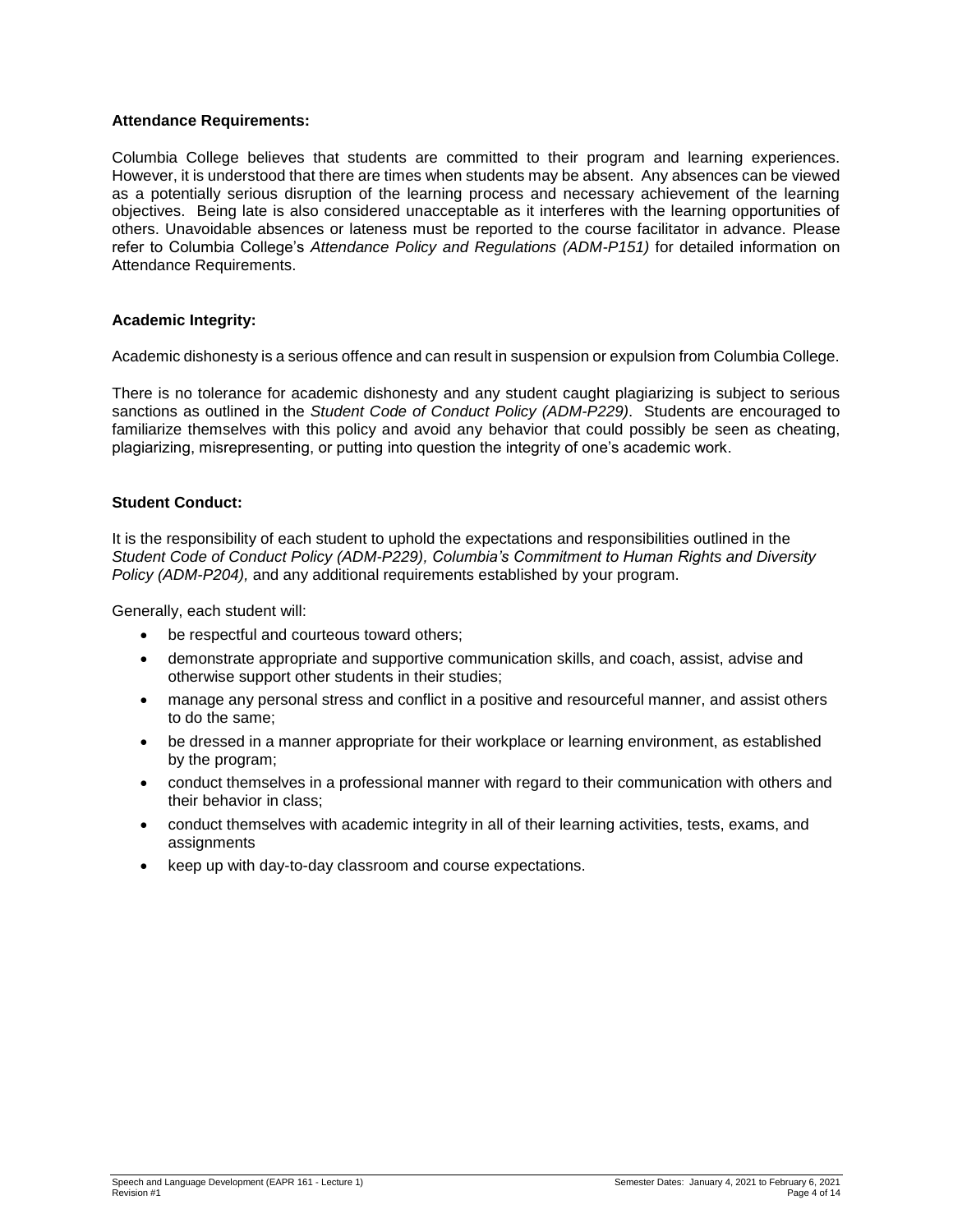## **Important Dates:**

| <b>Description</b>                               | <b>Date</b>                                                                                                            |
|--------------------------------------------------|------------------------------------------------------------------------------------------------------------------------|
| Last to add/drop courses                         | 5 school operating days from the start of the semester<br>OR before the third scheduled class, whichever is<br>greater |
| Last day to withdraw without academic<br>penalty | 50% or less of the semester has been completed                                                                         |

### **Appeals:**

Please refer to the *Student Appeal Policy (ADM-P177)*.

### **Students with Temporary or Permanent Disabilities or Medical Condition:**

Students with temporary or permanent disabilities or medical condition may apply for accommodations. To be considered for an accommodation, a student must register with Columbia College's Accessibility Services by making an appointment with an Accessibility Services Advisor or emailing [kris.mcnab@columbia.ca.](mailto:kris.mcnab@columbia.ca) The Department Chair or facilitator is not able to provide you with any accommodations without you taking this step. Please refer to Columbia College's website to review *the Student Accommodation Policy (ADM-P188) and Student Guide to Accessibility Services (SSCM-001).*

#### **Student Support:**

Students should be aware that Life Coaching, Career and Accessibility Services, and Student Support Services (i.e. tutoring, academic strategists, etc.) are provided by Columbia College. Inquire how to request these services through your Program Chair. It is the student's responsibility to discuss their specific learning needs with the appropriate service provider.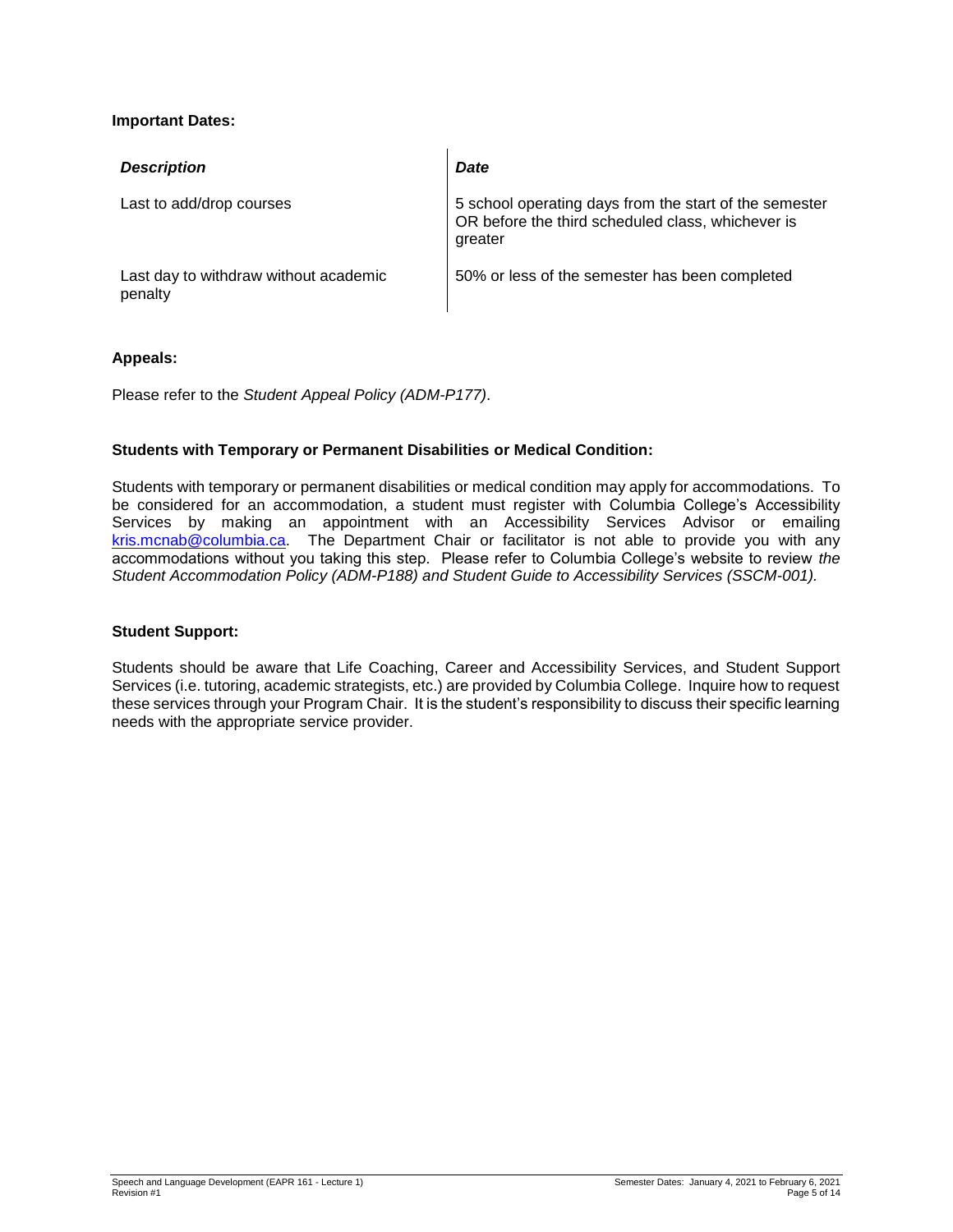### **Class Schedule/Overview:**

Please note that this schedule is subject to change. Any changes or cancellations will be emailed to you. It is your responsibility to check the email address you have given to the school on a daily basis for any messages from the Department Chair/designate, facilitator or College Administration. It is the student's responsibility to be familiar with the information contained in the Course Outline and to clarify any areas of concern with the facilitator.

| <b>Class Session</b> | <b>Topics</b>                                                                                                                                                     | <b>Pre-Class Readings</b>                          |
|----------------------|-------------------------------------------------------------------------------------------------------------------------------------------------------------------|----------------------------------------------------|
| Class <sub>1</sub>   | Introduce Course Outline and Text<br>$\bullet$<br><b>Discuss Class Assignments</b><br>Introduction to Language and Literacy<br>$\bullet$<br>Teaching and Learning | Chapter 1                                          |
| <b>Class 2</b>       | Planning for Language and Literacy Teaching<br>Language Development and Oracy                                                                                     | Chapters 2 & 3                                     |
| <b>Class 3</b>       | <b>Early Literacy</b><br>Reading Instruction: Major Components                                                                                                    | Chapters 4 & 6                                     |
| Class 4              | The Nature and Assessment of Reading<br>Pedagogies to Foster Strategic Reading                                                                                    | Chapters 5 & 7                                     |
| Class 5              | The Pleasures of Literacy<br>$\bullet$                                                                                                                            | Chapter 11<br>$\bullet$<br><b>Assignment 1 Due</b> |
| Class <sub>6</sub>   | Responding to Literature                                                                                                                                          | Chapter 12                                         |
| <b>Class 7</b>       | The Process of Writing<br>$\bullet$<br>Assessment and Conventions of Writing<br>$\bullet$                                                                         | Chapter 9 & 10                                     |
| Class 8              | Literacy Across the Curriculum<br>$\bullet$                                                                                                                       | Chapter 8<br><b>Assignment 2 Due</b>               |
| Class 9              | New Media                                                                                                                                                         | Chapter 13<br>$\bullet$                            |
| Class 10             | <b>Final Project Presentations</b><br>$\bullet$                                                                                                                   | <b>Final Project Due</b><br>٠                      |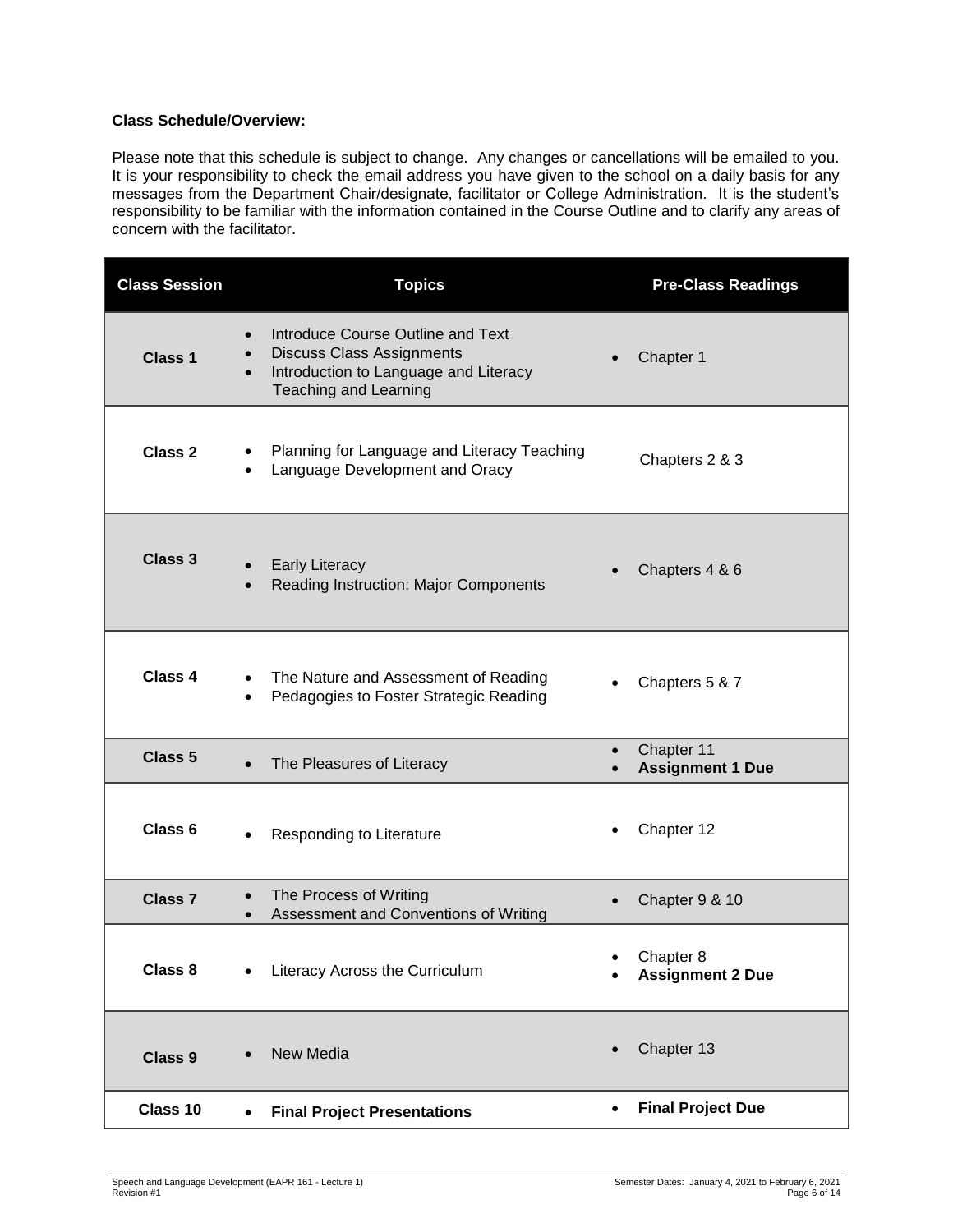### **Appendix 1 Assignment Outlines**

### **Please note: Students must complete all assignments, tests, and final projects in order to pass this course.**

### **Daily Tests Due Date: Each class from classes 1 through 10. Weight: 25%**

Students will be expected to read the assigned chapters in the text and other assigned readings and be prepared to write a graded quiz based on these reading assignments.

All Daily Tests will be available on Moodle until 11:59 PM on the day of the class. All Daily Tests will:

- o Have 30-minute time limits
- o Have a one-attempt limit

**Assignment 1: Literacy Development Due Date: Class 5 Weight: 25%** 

### **Part 1: Book Survey and Selection**

Consult a range of various texts that you might consider using with students for literacy development. Focusing on early-emergent or emergent readers, select age-appropriate texts that could be used for shared reading (big books), read-alouds, and/or independent reading. From these, choose **two** books that you feel are best suited to classroom use. For both these books, tell us what age/grade you believe they would be best suited to, and give us your rationale for why your choose those two particular books. Your rationale must focus on relevant literacy and language-development considerations. (Saying, "I like the author," may be true, but it doesn't tell us why the book is likely to be effective for supporting students' learning.)

### **Part 2) Literacy Development Activity**

Based off of **one** of the books you choose in Part 1, develop age-appropriate materials and an activity to support students' literacy development. Choose **one** of the following options.

- a. Create a classroom alphabet and related literacy activity for students.
- b. Design an **interactive**, age-appropriate, attractive, and clearly-written literacy chart with patterns that highlight phonics or spelling for instruction. Include an activity to demonstrate how students would interact with the chart.
- c. Design a literacy game that also supports math skills development.
- d. Create a bingo game related to your topic that supports literacy development.

This assignment will be assessed using the Literacy Development Rubric.

#### **Assignment 2: Critical Writing Response-** Language, Literacy and Differences in Learning **Due Date: Class 8 Weight: 25%**

**Directions:** Write a paper in which you will apply your understanding/learning about language and literacy to address the following items: #1 has three related parts. #2 and 3 are one part each. Your paper should include brief introduction and conclusion paragraphs and should follow APA formatting guidelines. Include a minimum of 1 external source not including your course text (you may use your text book, but must reference at least 1 additional source), with appropriate references and citations.

1. A) Choose **one** exceptionality or difference in learning style and discuss how it affects how students acquire language.

B) If students with this exceptionality/difference do not experience a literacy-rich learning environment, what would be the possible long-term effects on their learning?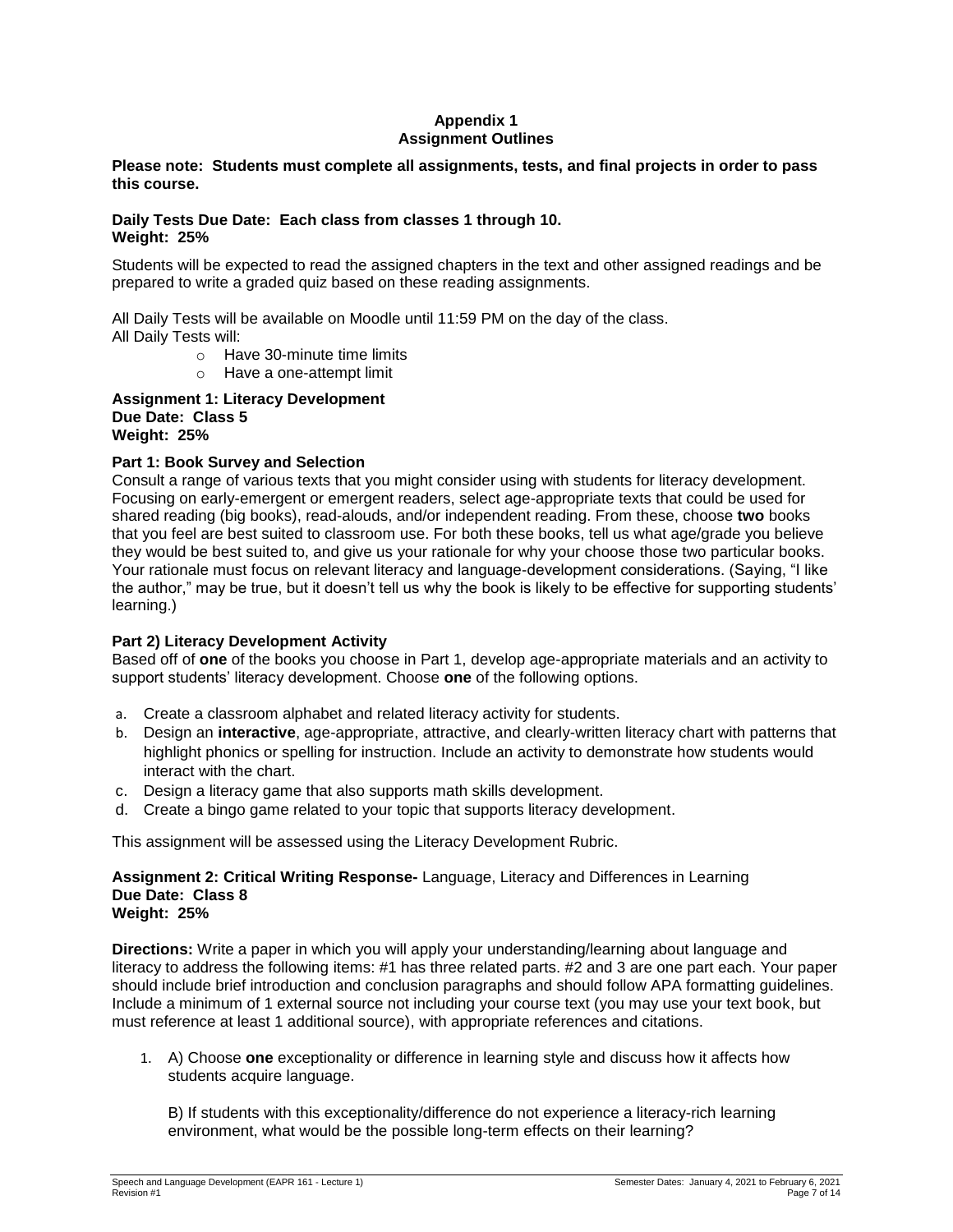C) How can intervention strategies and a language-rich classroom environment affect these students' learning? Give examples of intervention strategies to consider. Describe what a language rich classroom environment would look like for these students.

- 2. Describe the literacy development of a child who is learning more than one language at a time.
- 3. Discuss the connection between school and family in achieving literacy learning outcomes.

### **Writing Assignment Expectations:**

- **Objective:** The objective of this writing assignment is to critically apply concepts, ideas, and procedures to facilitate higher level learning. The assignments are designed so students can demonstrate the depth of knowledge related to the course content.
- **Focus:** This assignment is designed to apply knowledge from the chapters and class discussions.
- Format: This assignment should be typed and double-spaced. Do not include title pages. Include your name at the top of each page. A minimum of one-inch margins on each side. 12-point Times New Roman font is preferred. Each assignment should have a **minimum length of 750 words but is not to exceed 1000 words**. This assignment will be assessed using the Critical Writing Response Rubric.

### **How to avoid plagiarism?**

The simplest way to avoid plagiarism is to reference any source properly (using both in-text, parenthetical citations in the body of your assignment and a "References" page at the end. While it is commonplace to build upon the knowledge of others, it is necessary to clearly state the sources and foundations of that knowledge.

### **Final Project – Video Presentation Due Date: Class 10 Weight: 25%**

**Directions:** Pick a topic from *Constructing Meaning* of interest to you to explore further. Choose a narrow, specific topic over a broad, general topic. If you are not sure about the suitability of your topic, consult with your instructor well beforehand. You will be either a) presenting live via screen-share, or b) pre-recording your presentation and sharing it for your classmates to watch during class. Audience members will be expected to respond with questions and/or feedback.

- Once you have chosen your topic, research it and prepare a **7-10-minute presentation.** Using PowerPoint, Prezi, or a similar presentation tool, do **one** of the following:
	- **a. Present to us as your fellow educators. Teach us what we need to know about the topic directly.**

OR

- **b. Deliver a mini-lesson as if we were a class of your school-grade learners (K-8). Include time at the end to explain why you did what you did (the theory behind the delivery).**
- Whether you choose A or B above, your presentation needs to **enrich and deepen** the understanding of that topic provided in your text book.
- Your presentation **must address the following**:
	- 1. what your topic is
	- 2. why you chose it
	- 3. why this topic is important to K-8 literacy and/or speech development
	- 4. what specific literacies/development it addresses
	- 5. what educators need to know to affectively understand and/or implement the content of your presentation
- Provide a **list of references** in APA format (**at least 1 external reference required**). Include the reference in a reference page in your visual supports (e.g., at the end of a PowerPoint presentation).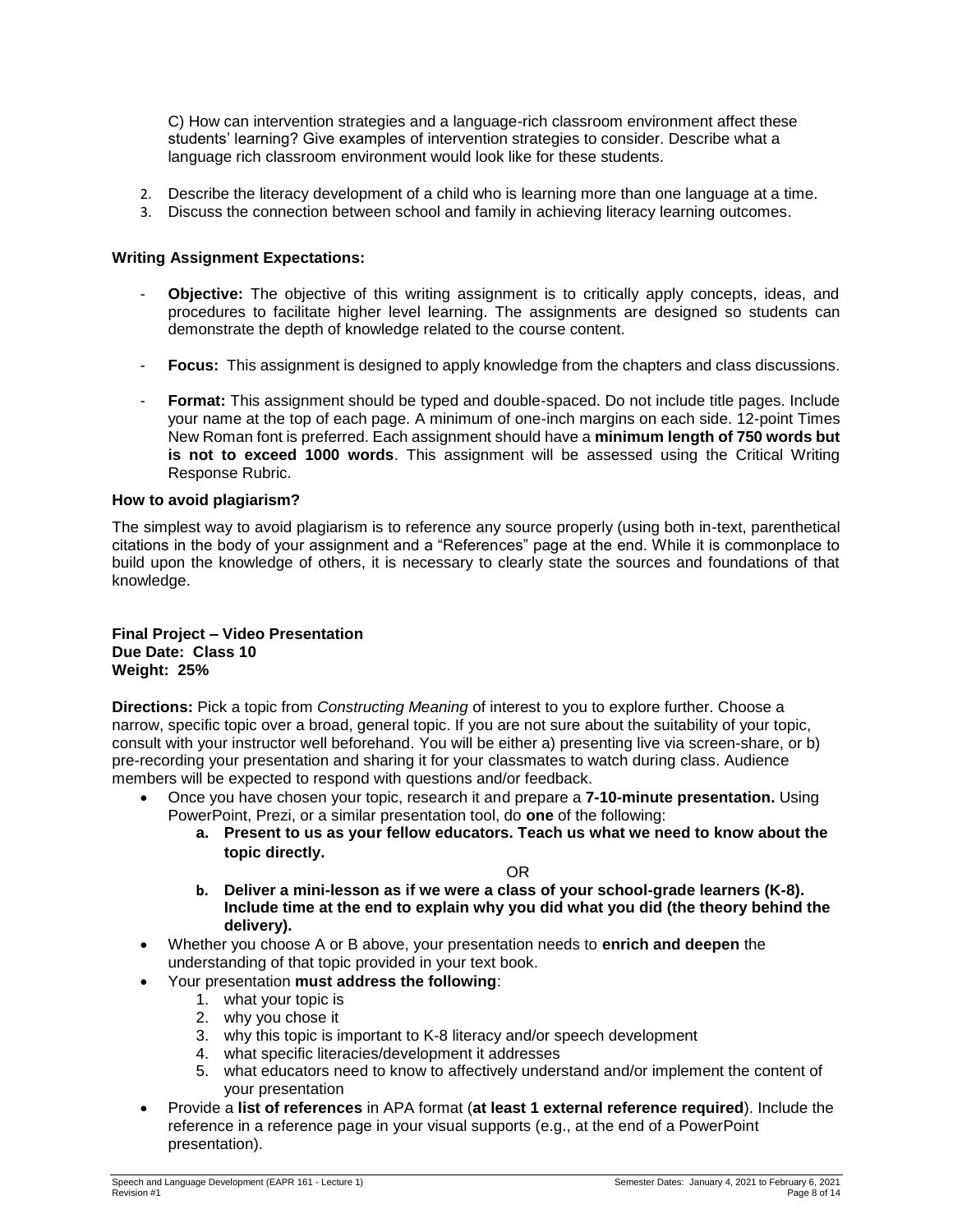# **Appendix 2 Assignment Rubrics**

# **Columbia College Literacy Development Rubric**

| <b>Student's Name</b>                              |                                                                                                                                                                                       | <b>Course Code</b>                                                                                                                                                  | <b>Date</b>                                                                                                                                                                                                                        | <b>Facilitator/Evaluator's Name</b>                                                                                                                              |              |
|----------------------------------------------------|---------------------------------------------------------------------------------------------------------------------------------------------------------------------------------------|---------------------------------------------------------------------------------------------------------------------------------------------------------------------|------------------------------------------------------------------------------------------------------------------------------------------------------------------------------------------------------------------------------------|------------------------------------------------------------------------------------------------------------------------------------------------------------------|--------------|
| Area                                               | A (85% - 100%)<br>$10.0 - 7.0$                                                                                                                                                        | B - C- (55% - 84%)<br>$6.9 - 5.5$                                                                                                                                   | $D(50\% - 54\%)$<br>$5.4 - 5.0$                                                                                                                                                                                                    | $F(0 - 49%)$<br>$4.9 - 0$                                                                                                                                        | <b>Score</b> |
| <b>Selection and</b><br><b>Materials</b><br>Design | Valid rationale given for<br>$\bullet$<br>choice of books.<br>Attractive, developmentally<br>$\bullet$<br>age appropriate phonemic<br>activity that supports<br>literacy development. | Decent rationale given for<br>choice of books.<br>Attractive but not quite<br>developmentally age<br>appropriate activity.<br>Does support literacy<br>development. | Weak rationale given for<br>$\bullet$<br>choice of books.<br>Book is not<br>$\bullet$<br>developmentally age<br>appropriate. Activity out of<br>context, not related to<br>literacy.<br>For math game, not related<br>to literacy. | No rationale given for<br>choice of books.<br>Book is not<br>developmentally age<br>appropriate.<br>Activity is unrelated to<br>literacy.<br>Inappropriate Game. | $\bullet$    |
| Deep<br>Understanding                              | Contains prior knowledge<br>$\bullet$<br>activation.<br>Demonstrates a strong<br>$\bullet$<br>understanding of concepts                                                               | Contains prior knowledge<br>activation.<br>Demonstrates a good<br>$\bullet$<br>understanding of concepts                                                            | Does not provide major<br>$\bullet$<br>emphasis to prior<br>knowledge activation.<br>Developed an activity that<br>$\bullet$<br>demonstrates a weak<br>understanding of concepts.                                                  | Does not provide prior<br>$\bullet$<br>knowledge activation.<br>Does not demonstrate an<br>$\bullet$<br>understanding of concepts.                               |              |
| <b>Presentation</b>                                | 5                                                                                                                                                                                     |                                                                                                                                                                     | $2 - 3$                                                                                                                                                                                                                            | $0 - 1$                                                                                                                                                          |              |
| <b>Professional</b><br><b>Presentation</b>         | Professionally presented,<br>$\bullet$<br>meeting all requirements.                                                                                                                   | Mostly professionally<br>presented, meeting most<br>requirements.                                                                                                   | Satisfactory presentation.<br>$\bullet$                                                                                                                                                                                            | Lacks adequate<br>$\bullet$<br>professional presentation.                                                                                                        | $\bullet$    |

**Total Score out of 30:**

**Facilitator/Evaluator's Comments:**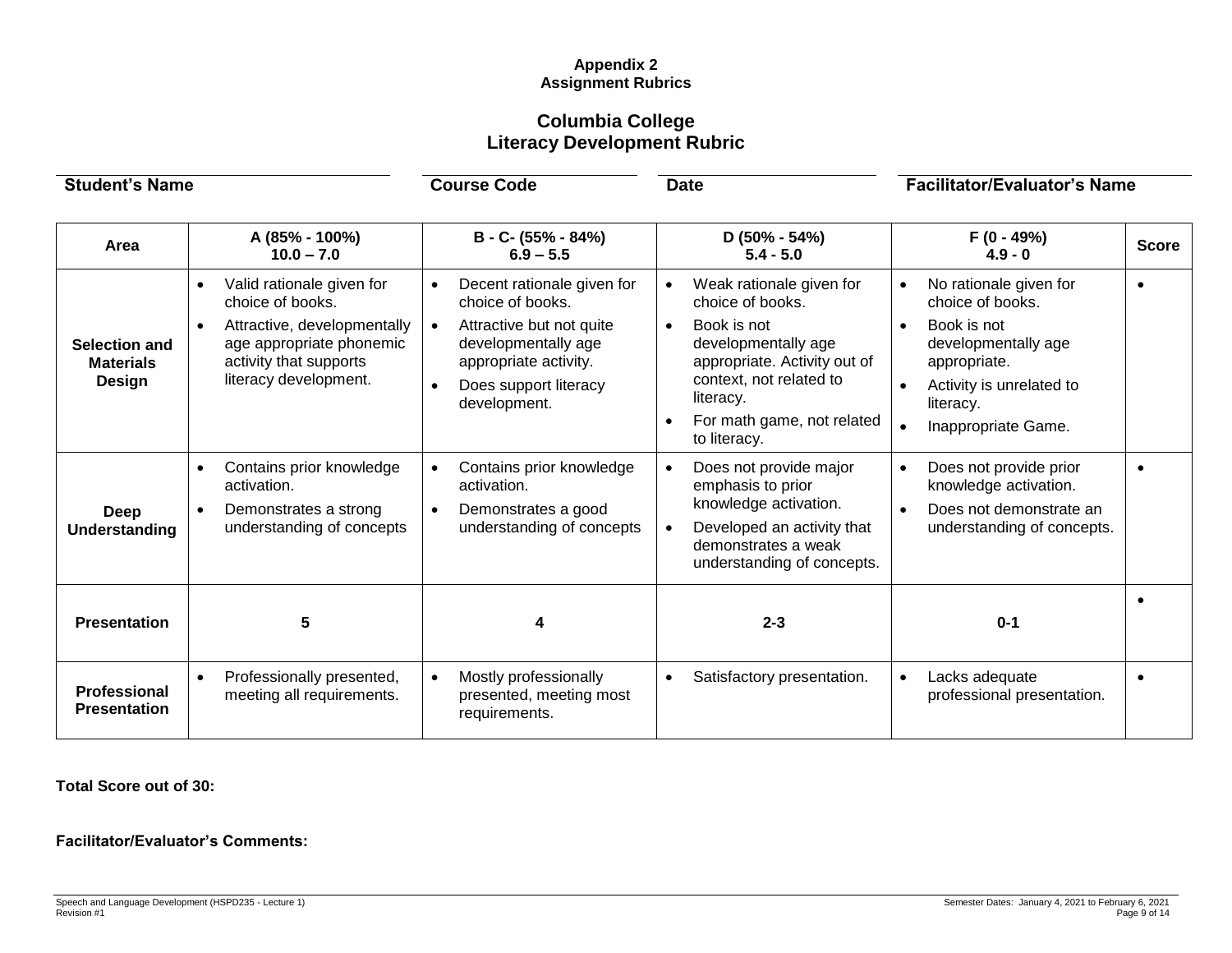# **Columbia College Critical Writing Response Marking Rubric** Revised Jan. 2018

| <b>Student's Name</b>                              |                                                                                                                                                                                                                                                                              | <b>Course Code</b>                                                                                                                                                                                                                                     | <b>Date</b>                                                                                                                                                                                                                                   | <b>Facilitator/Evaluator's Name</b>                                                                                                                                                                   |              |
|----------------------------------------------------|------------------------------------------------------------------------------------------------------------------------------------------------------------------------------------------------------------------------------------------------------------------------------|--------------------------------------------------------------------------------------------------------------------------------------------------------------------------------------------------------------------------------------------------------|-----------------------------------------------------------------------------------------------------------------------------------------------------------------------------------------------------------------------------------------------|-------------------------------------------------------------------------------------------------------------------------------------------------------------------------------------------------------|--------------|
|                                                    | A                                                                                                                                                                                                                                                                            | В                                                                                                                                                                                                                                                      | $C-D$                                                                                                                                                                                                                                         | F                                                                                                                                                                                                     | <b>Score</b> |
|                                                    | $10 - 9$                                                                                                                                                                                                                                                                     | $8 - 7$                                                                                                                                                                                                                                                | $6-5$                                                                                                                                                                                                                                         | $4 - 0$                                                                                                                                                                                               |              |
| <b>Quality of Response</b><br><b>Content/Ideas</b> | Demonstrates reflection,<br>insight, and accurate<br>interpretation of<br>assignment.<br>States main idea/opinion<br>clearly.<br>Provides support for the<br>$\bullet$<br>main idea through<br>numerous, relevant<br>sources and/or<br>references to the course<br>readings. | Demonstrates reflection<br>and accurate<br>interpretation of<br>assignment.<br>States main idea /opinion<br>clearly.<br>Provides support for the<br>main idea through<br>number of relevant<br>sources and/or<br>references to the course<br>readings. | • Demonstrates limited<br>response to assignment.<br>• Partly identifies main<br>idea/opinion.<br>Attempts some support<br>$\bullet$<br>for the main idea, but it is<br>limited in applicability.                                             | Creates limited response<br>that is hard to follow.<br>Main idea/opinion not<br>$\bullet$<br>identified.<br>Uses little to no<br>$\bullet$<br>references to support<br>opinion.                       |              |
| <b>Analysis</b>                                    | <b>Explores issue</b><br>thoroughly and with<br>insight, developing a<br>clear, original position<br>with persuasive<br>examples.<br>Demonstrates sound<br>logic.<br>Demonstrates excellent<br>critical thinking and<br>problem solving skills.                              | Explores issue well,<br>developing an original<br>position with and good<br>examples.<br>Demonstrates good logic.<br>Demonstrates very good<br>critical thinking and<br>problem solving skills.                                                        | • Defines the issue, but<br>explores it inadequately.<br>• Uses examples<br>inconsistently and/or<br>examples are lacking.<br>• Demonstrates weakness<br>in logic.<br>• Demonstrates weak<br>critical thinking and<br>problem solving skills. | Defines issue<br>$\bullet$<br>inadequately,<br>demonstrating a<br>simplistic view.<br>Lacks logic.<br>$\bullet$<br>Demonstrates poor<br>$\bullet$<br>critical thinking and<br>problem solving skills. |              |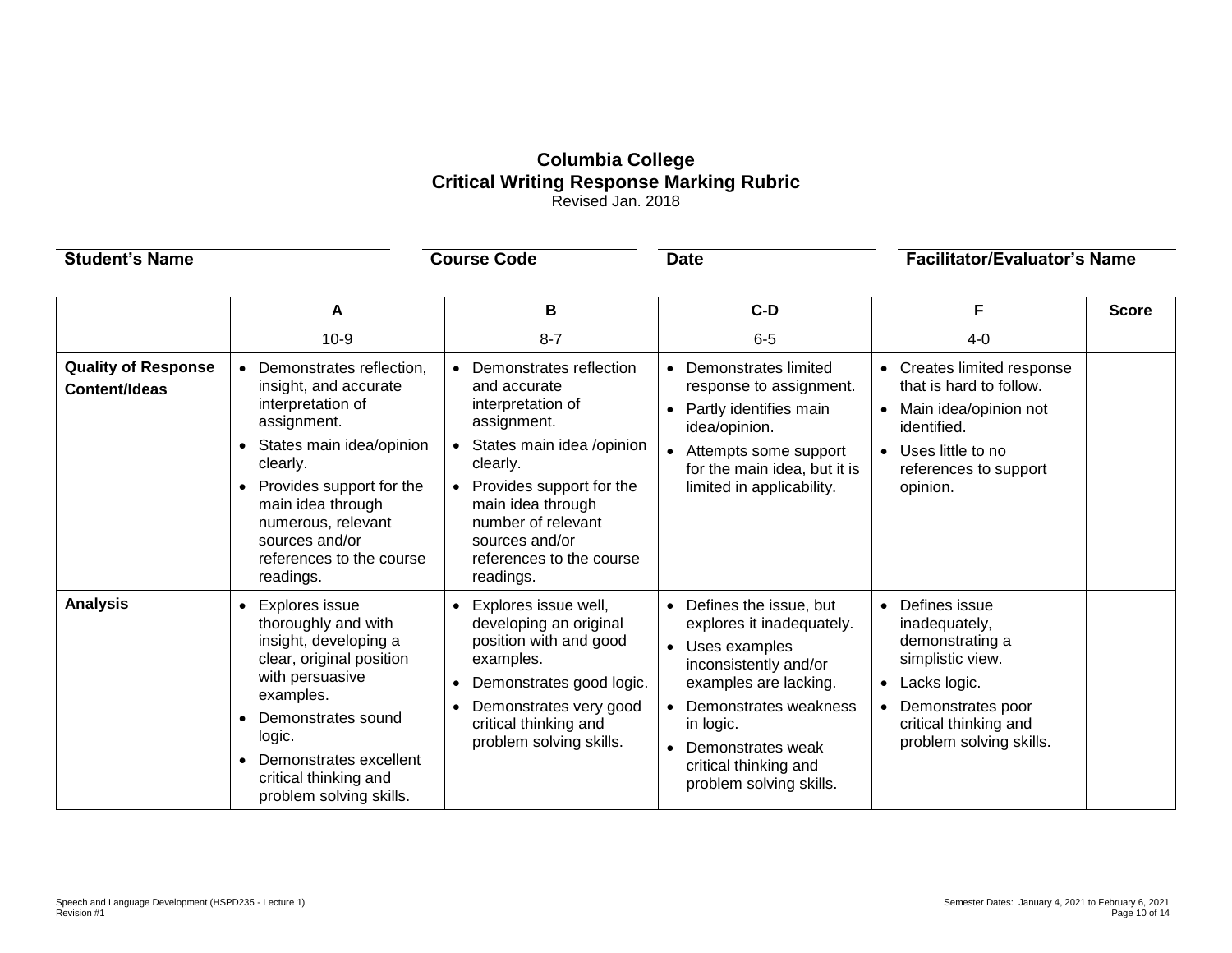|                                             | A                                                                                                                                                                                                                                                                                                                                                                                | в                                                                                                                                                                                                                                                                                                                                                               | $C-D$                                                                                                                                                                                                                                                                                                                                                              | F                                                                                                                                                                                                                                                                                                         | <b>Score</b> |
|---------------------------------------------|----------------------------------------------------------------------------------------------------------------------------------------------------------------------------------------------------------------------------------------------------------------------------------------------------------------------------------------------------------------------------------|-----------------------------------------------------------------------------------------------------------------------------------------------------------------------------------------------------------------------------------------------------------------------------------------------------------------------------------------------------------------|--------------------------------------------------------------------------------------------------------------------------------------------------------------------------------------------------------------------------------------------------------------------------------------------------------------------------------------------------------------------|-----------------------------------------------------------------------------------------------------------------------------------------------------------------------------------------------------------------------------------------------------------------------------------------------------------|--------------|
|                                             | $10-9$                                                                                                                                                                                                                                                                                                                                                                           | $8 - 7$                                                                                                                                                                                                                                                                                                                                                         | $6-5$                                                                                                                                                                                                                                                                                                                                                              | $4 - 0$                                                                                                                                                                                                                                                                                                   |              |
| <b>Style Expression of</b><br><b>Ideas</b>  | • Uses highly effective,<br>clearly focused, varied<br>sentences, addressing<br>audience and purpose.<br>Incorporates knowledge<br>$\bullet$<br>of stylistic techniques.<br>• Conveys all ideas with<br>originality and clarity.<br>• Uses rich, accurate and<br>effective word choice.<br>• Consistently<br>demonstrates original,<br>sincere and compelling<br>personal voice. | Mostly uses effective,<br>well structured, focused,<br>varied sentences,<br>addressing audience and<br>purpose.<br>Demonstrates use of<br>particular stylistic<br>techniques.<br>Conveys most ideas with<br>originality and clarity.<br>Uses accurate and<br>effective word choice.<br>Mostly demonstrates<br>$\bullet$<br>original, sincere personal<br>voice. | Demonstrates limited<br>attempts at creating<br>varied sentences to<br>address audience and<br>purpose.<br>• Often sentences are<br>somewhat awkward.<br>• Little attempt at using<br>stylistic techniques.<br>• Conveys some ideas<br>clearly.<br>• Uses vague, ineffective<br>word choice.<br>• Demonstrates little to no<br>development of a<br>personal voice. | Uses simplistic sentence<br>$\bullet$<br>structures that are<br>awkward and do not<br>address audience and<br>purpose.<br>• No stylistic devices<br>attempted.<br>• Most ideas are not<br>conveyed clearly.<br>Inadequate word choice.<br>$\bullet$<br>No evidence of a<br>$\bullet$<br>personal voice.   |              |
| <b>Organization and</b><br><b>Structure</b> | • Creates a sophisticated,<br>well developed<br>beginning, middle and<br>conclusion.<br>Connects all ideas<br>$\bullet$<br>logically.<br>• Uses a variety of<br>carefully crafted sentence<br>structures.<br>Consistently establishes<br>$\bullet$<br>appropriate paragraphing<br>and transitions.                                                                               | Creates a well-developed<br>beginning, middle, and<br>conclusion.<br>Connects most ideas<br>logically.<br>Uses a variety of well-<br>structured sentence<br>Most of the time<br>establishes appropriate<br>paragraphing and<br>transitions                                                                                                                      | • Creates an unfocused<br>beginning, middle and a<br>simple conclusion.<br>• Creates answer that is<br>poorly structured.<br>• Uses some sentence<br>variety with errors that<br>begin to interfere with<br>meaning.<br>• Shows faulty<br>paragraphing and lack of<br>transitions.                                                                                 | Creates a limited<br>$\bullet$<br>response with no clear<br>beginning, middle, and<br>conclusion.<br>Creates confusion in<br>$\bullet$<br>structure.<br>Uses little to no sentence<br>$\bullet$<br>structure variety.<br>Many structural errors<br>Weak to no paragraphing<br>$\bullet$<br>or transition. |              |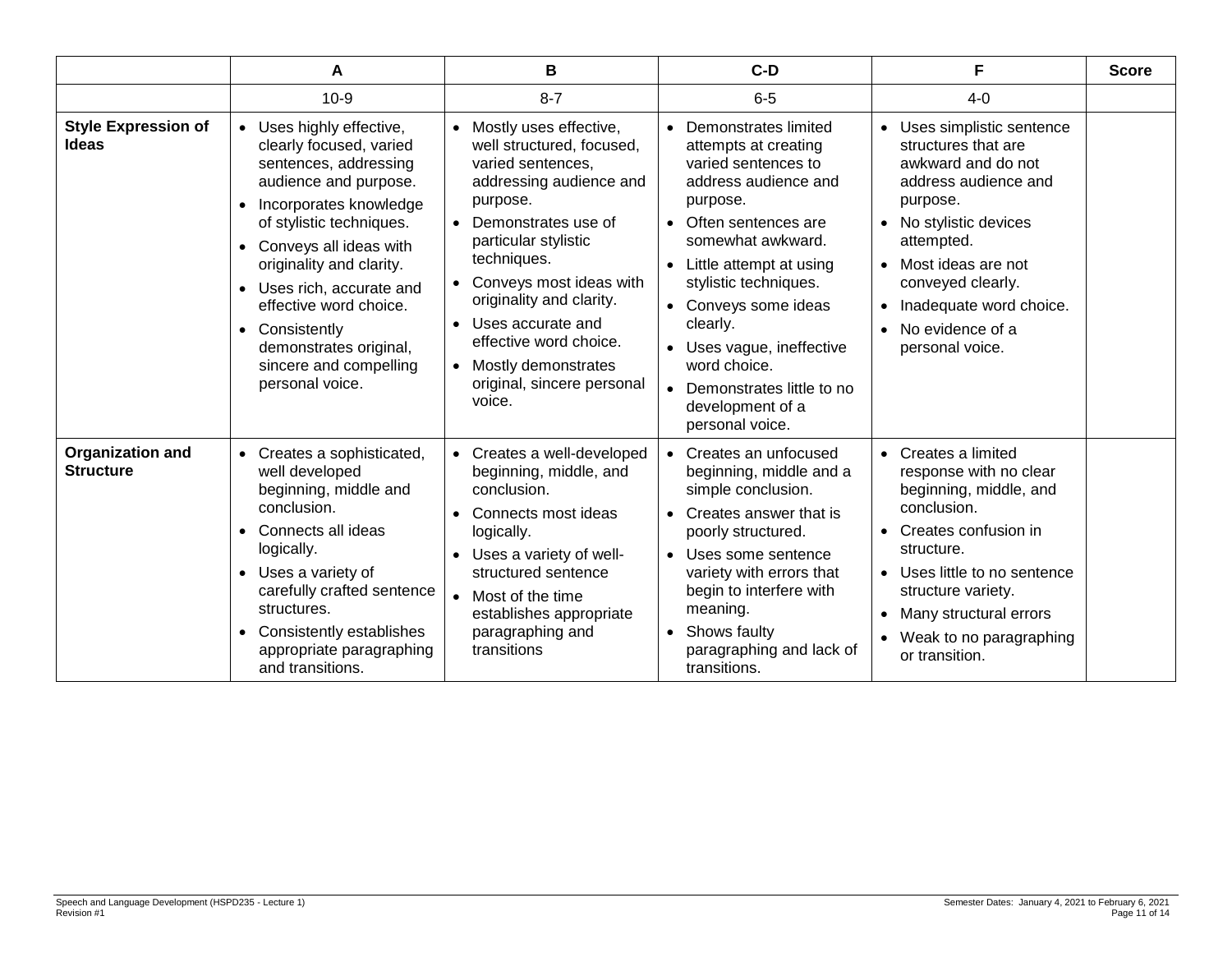|                                                      | A                                                                                                                                                                                                                                                                                | В                                                                                                                                                                                                                                                                                                         | $C-D$                                                                                                                                                                                                                                                                                                                                                     |                                                                                                                                                                                                                                                                                                                                                             | <b>Score</b> |
|------------------------------------------------------|----------------------------------------------------------------------------------------------------------------------------------------------------------------------------------------------------------------------------------------------------------------------------------|-----------------------------------------------------------------------------------------------------------------------------------------------------------------------------------------------------------------------------------------------------------------------------------------------------------|-----------------------------------------------------------------------------------------------------------------------------------------------------------------------------------------------------------------------------------------------------------------------------------------------------------------------------------------------------------|-------------------------------------------------------------------------------------------------------------------------------------------------------------------------------------------------------------------------------------------------------------------------------------------------------------------------------------------------------------|--------------|
|                                                      | $10-9$                                                                                                                                                                                                                                                                           | $8 - 7$                                                                                                                                                                                                                                                                                                   | $6-5$                                                                                                                                                                                                                                                                                                                                                     | $4 - 0$                                                                                                                                                                                                                                                                                                                                                     |              |
| Mechanics,<br>Grammar,<br><b>Professional Format</b> | Mainly error free.<br>$\bullet$<br>Uses APA citation<br>correctly where<br>applicable for referencing<br>sources.<br>Meets and exceeds all<br>requirements for an<br>excellent academic<br>response.<br>Meets and exceeds all<br>$\bullet$<br>requirements of the<br>assignment. | • A few minor errors in<br>usage, grammar, or<br>mechanics.<br>Generally uses APA<br>citation correctly where<br>applicable for referencing<br>sources.<br>Meets most requirements<br>$\bullet$<br>for a well written<br>academic response.<br>Meets most requirements<br>$\bullet$<br>of the assignment. | Frequent errors in usage,<br>grammar, and<br>mechanics, beginning to<br>interfere with the<br>readability and meaning<br>of the paper.<br>Uses APA citation<br>inconsistently and with<br>errors when sources are<br>used.<br>Meets a few<br>requirements for an<br>acceptable academic<br>response.<br>Meets a few<br>requirements of the<br>assignment. | Numerous errors in<br>usage, grammar, and<br>mechanics, affecting the<br>readability and meaning<br>of the paper.<br>Many errors in APA<br>citation, demonstrating<br>lack of citation knowledge<br>when sources are used.<br>Meets few requirements<br>for an acceptable<br>academic response.<br>Meets little to no<br>requirements of the<br>assignment. |              |

**Plagiarism: A "0" grade will be given to a paper where significant sections of the paper were copied from other, unattributed sources.** 

**Total Score out of 50:**

**Facilitator/Evaluator's Comments:**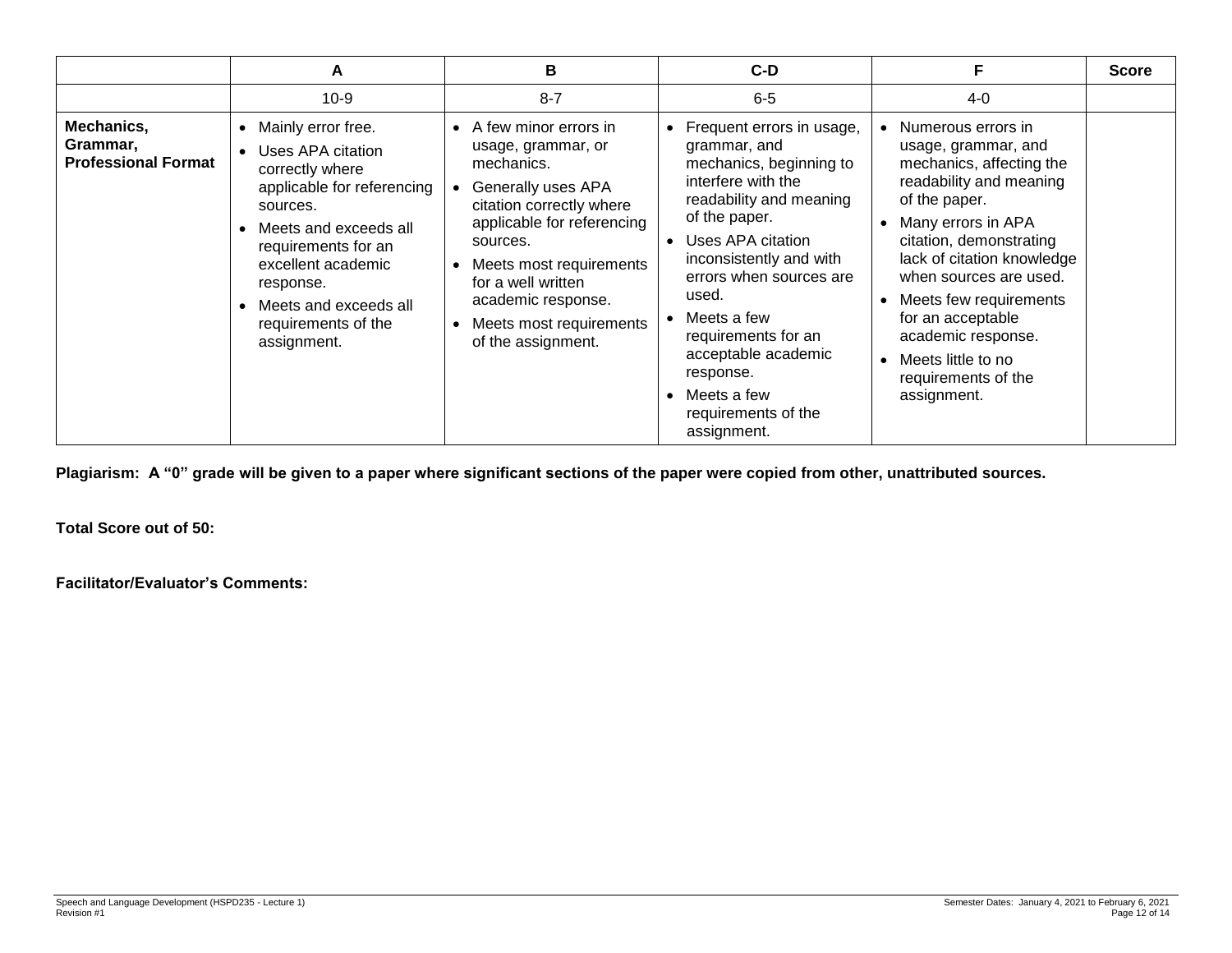### **Columbia College Oral Presentation Rubric Last Revised: January 23, 2014**

| <b>Student's Name</b> |                                                                                                                                                                                                                                                                                                                                                                                                               | <b>Course Code</b>                                                                                                                                                                                                                                                                                                                                                                           | <b>Date</b>                                                                                                                                                                                                                                                                                                                                                                            | <b>Facilitator/Evaluator's Name</b>                                                                                                                            |              |
|-----------------------|---------------------------------------------------------------------------------------------------------------------------------------------------------------------------------------------------------------------------------------------------------------------------------------------------------------------------------------------------------------------------------------------------------------|----------------------------------------------------------------------------------------------------------------------------------------------------------------------------------------------------------------------------------------------------------------------------------------------------------------------------------------------------------------------------------------------|----------------------------------------------------------------------------------------------------------------------------------------------------------------------------------------------------------------------------------------------------------------------------------------------------------------------------------------------------------------------------------------|----------------------------------------------------------------------------------------------------------------------------------------------------------------|--------------|
| Area                  | A (85% - 100%)<br>$10.0 - 7.0$                                                                                                                                                                                                                                                                                                                                                                                | B - C- (55% - 84%)<br>$6.9 - 5.5$                                                                                                                                                                                                                                                                                                                                                            | $D(50\% - 54\%)$<br>$5.4 - 5.0$                                                                                                                                                                                                                                                                                                                                                        | $F(0 - 49%)$<br>$4.9 - 0$                                                                                                                                      | <b>Score</b> |
| Organization          | • Creates introduction that is<br>unique, clearly focused and<br>engages the audience.<br>• Organizes content logically,<br>making entire presentation easy<br>to follow.<br>• Builds main points through<br>carefully selected and original<br>examples/references.<br>• Has effective transition<br>between sections.<br>• Summarizes all key points and   most sections.<br>stimulates thought at the end. | • Creates introduction that is<br>original, clearly focused and<br>gets the attention of the<br>audience.<br>• Organizes content logically,<br>making most of the<br>presentation easy to follow.<br>• Builds main points through<br>carefully selected examples/<br>references.<br>• Has a transition between<br>• Summarizes most key points<br>and stimulates some thought at<br>the end. | •Creates an introduction that tends<br>to be unfocused.<br>•Doesn't engage the audience's<br>interest.<br>•Content appears disorganized,<br>without logic and consistency.<br>•Builds a few main points with<br>details, but most ideas are<br>unsupported.<br>.Few to no transitions are evident.<br>•Little to no summarizing<br>evident. Ending does not stimulate<br>much thought. | <b>Presentation shows</b><br>$\bullet$<br>little to no logical<br>organization.<br>• Content is difficult to<br>follow.<br>• Not a thoughtful<br>presentation. |              |
| <b>Content</b>        | • Provides evidence of<br>supporting research to back all<br>main points.<br>• Gives a complete explanation<br>of all key points.<br>• Uses relevant examples/<br>references.                                                                                                                                                                                                                                 | • Provides evidence of<br>supporting research. To back<br>most points.<br>• Gives an explanation of most<br>key points.<br>• Uses some relevant<br>examples/references.                                                                                                                                                                                                                      | • Provides evidence that not<br>enough research has been done to<br>support the content.<br>$\bullet$ Gives an incomplete explanation<br>of key points.<br>• Uses a few relevant examples/<br>references.                                                                                                                                                                              | • Indicates little to no<br>research.<br>• Gives a limited<br>explanation of a few<br>points.<br>• Uses little to no<br>examples/references.                   |              |